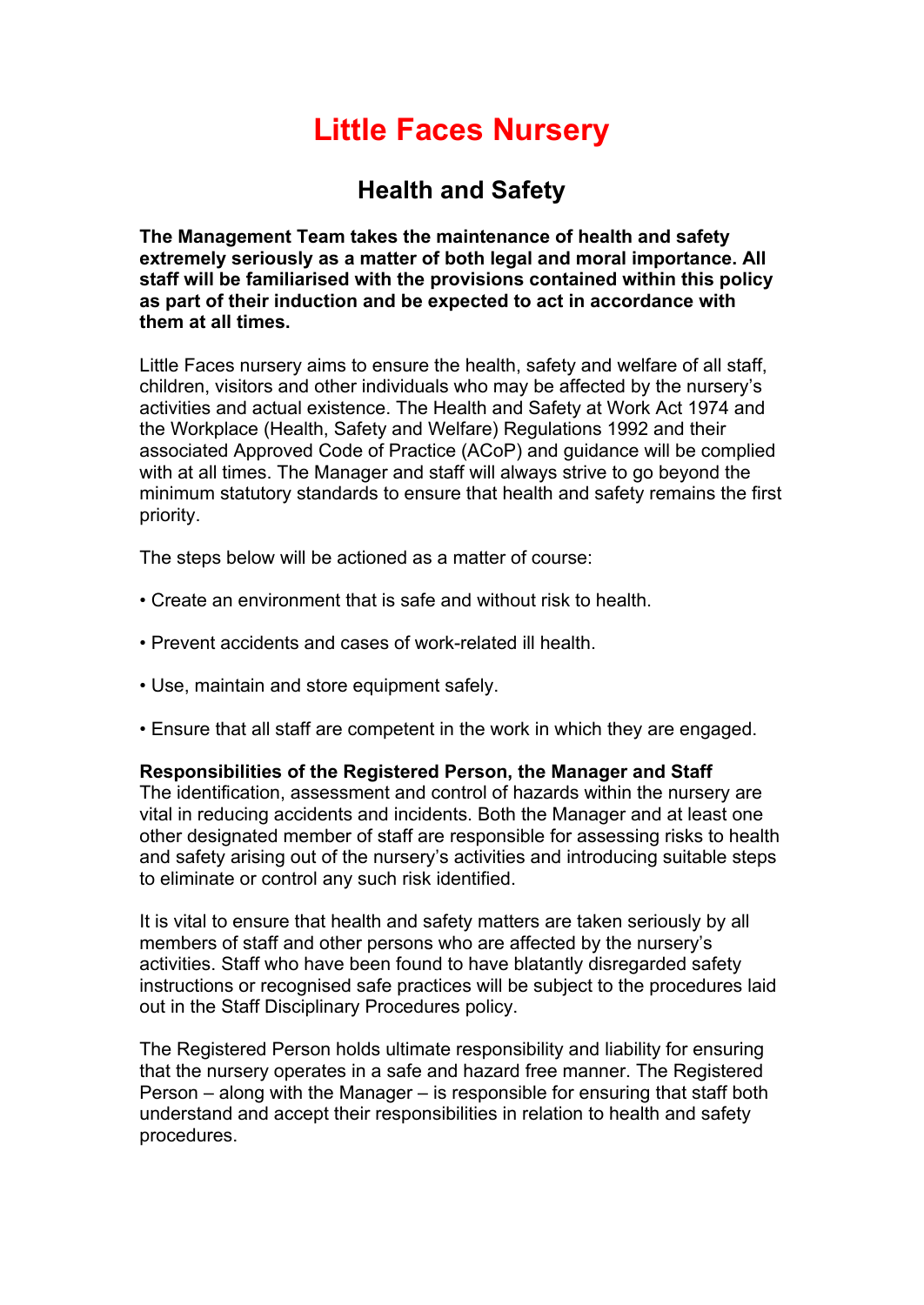The Registered Person will ensure that adequate arrangements exist for the following:

- Monitoring the effectiveness of the Health and Safety policy and authorising any necessary revisions to its provisions.
- Providing adequate resources, including financial, as is necessary to meet the nursery's health and safety responsibilities.
- Providing adequate health and safety training for all staff.
- Ensuring that all accidents, incidents and dangerous occurrences are adequately reported and recorded (including informing the Health and Safety Executive, and Ofsted, where appropriate).
- Reviewing all reported accidents, incidents and dangerous occurrences, and the nursery's response, to enable corrective measures to be implemented.
- Ensuring that all staff, students, volunteers and any other adult who come into contact with children in the nursery have appropriate and up to date Criminal Record Bureau checks.

The Manager is responsible for the day to day implementation, management and monitoring of the Health and Safety policy. The Manager is required to report any matter of concern regarding the Health and Safety policy to the Registered Person.

The Manager will ensure that:

- An additional designated member of staff is made jointly responsible with them for the health and safety and risk assessment provisions in the nursery, as set out in this and other policies.
- Regular safety inspections are carried out and the reports accurately logged.
- Any action required as a result of a health and safety inspection is taken as rapidly as possible.
- Information received on health and safety matters is distributed to the Registered Person and all members of staff.
- An investigation is carried out on all reported accidents, incidents and dangerous occurrences.
- Staff are adequately trained to fulfil their role within the Health and Safety policy.

Staff are responsible for ensuring that the provisions of the Health and Safety policy are adhered to at all times. As such, they are required to:

• Have regard for the Health and Safety policy and their responsibilities under it.